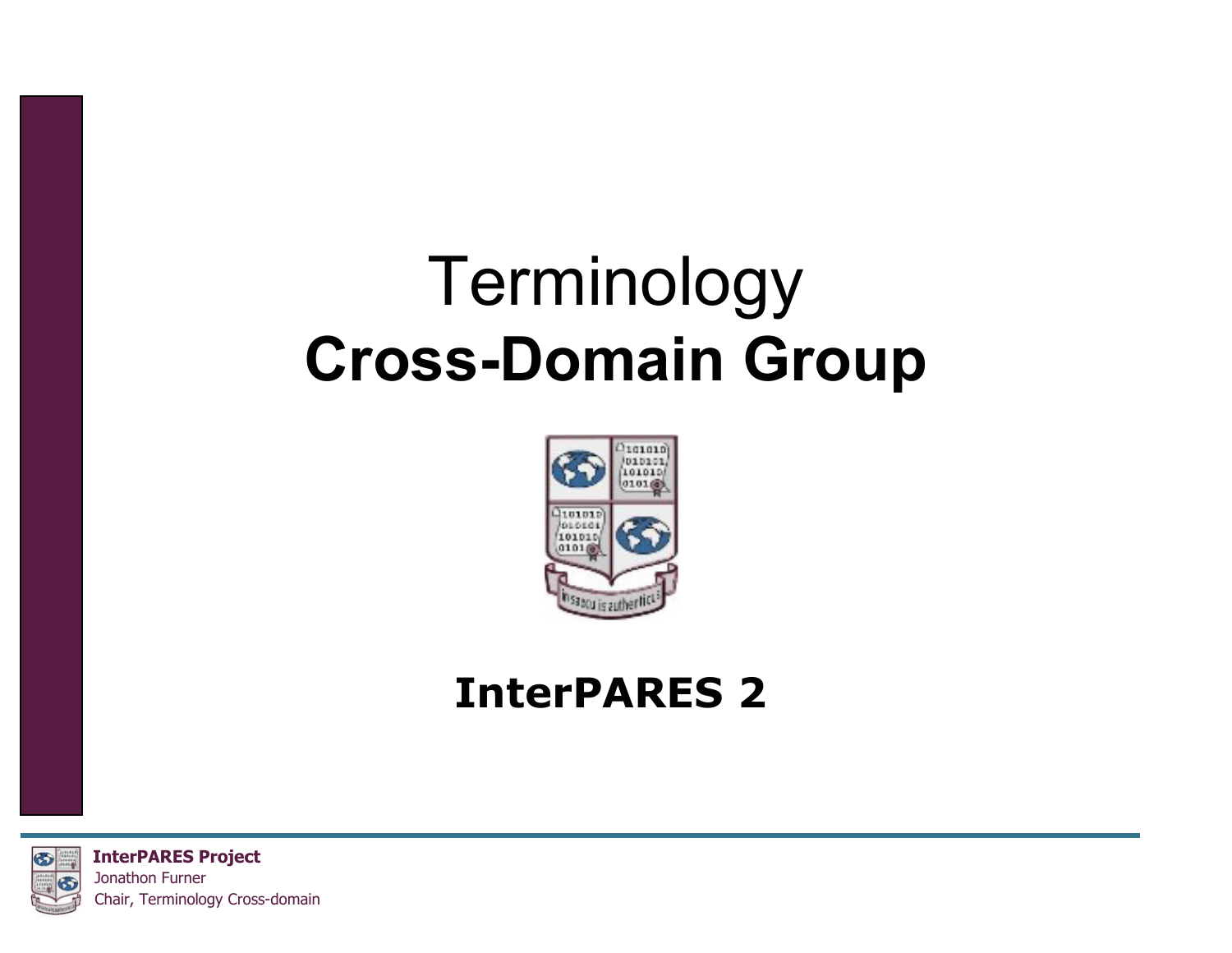## **Outline**

- goals
- tasks
- challenges
- conclusions



**InterPARES Project** Jonathon Furner Chair, Terminology Cross-domain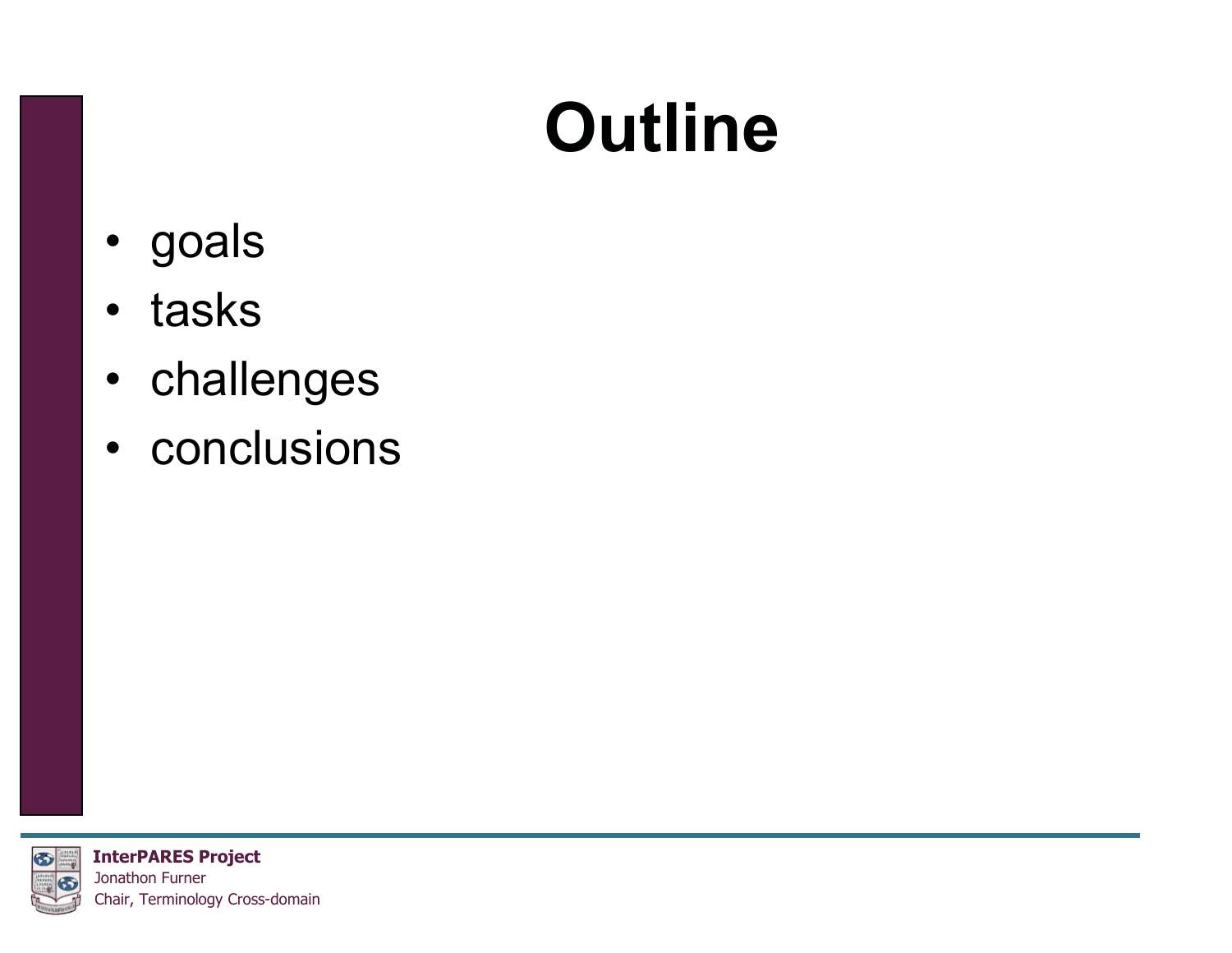## **Goals**

- • to improve the effectiveness of IP-related communication and dissemination
- $\bullet$ by helping *authors, readers*, and *intermediaries* to select and use terms **consistently**
- $\bullet$  thus increasing the likelihood ...
	- that authors will use terms in the manner expected by their readers: effective **authorship**
	- that readers will find documents of the kind they want: effective **retrieval**
	- that readers will interpret documents in the manner intended by their authors: effective **understanding**

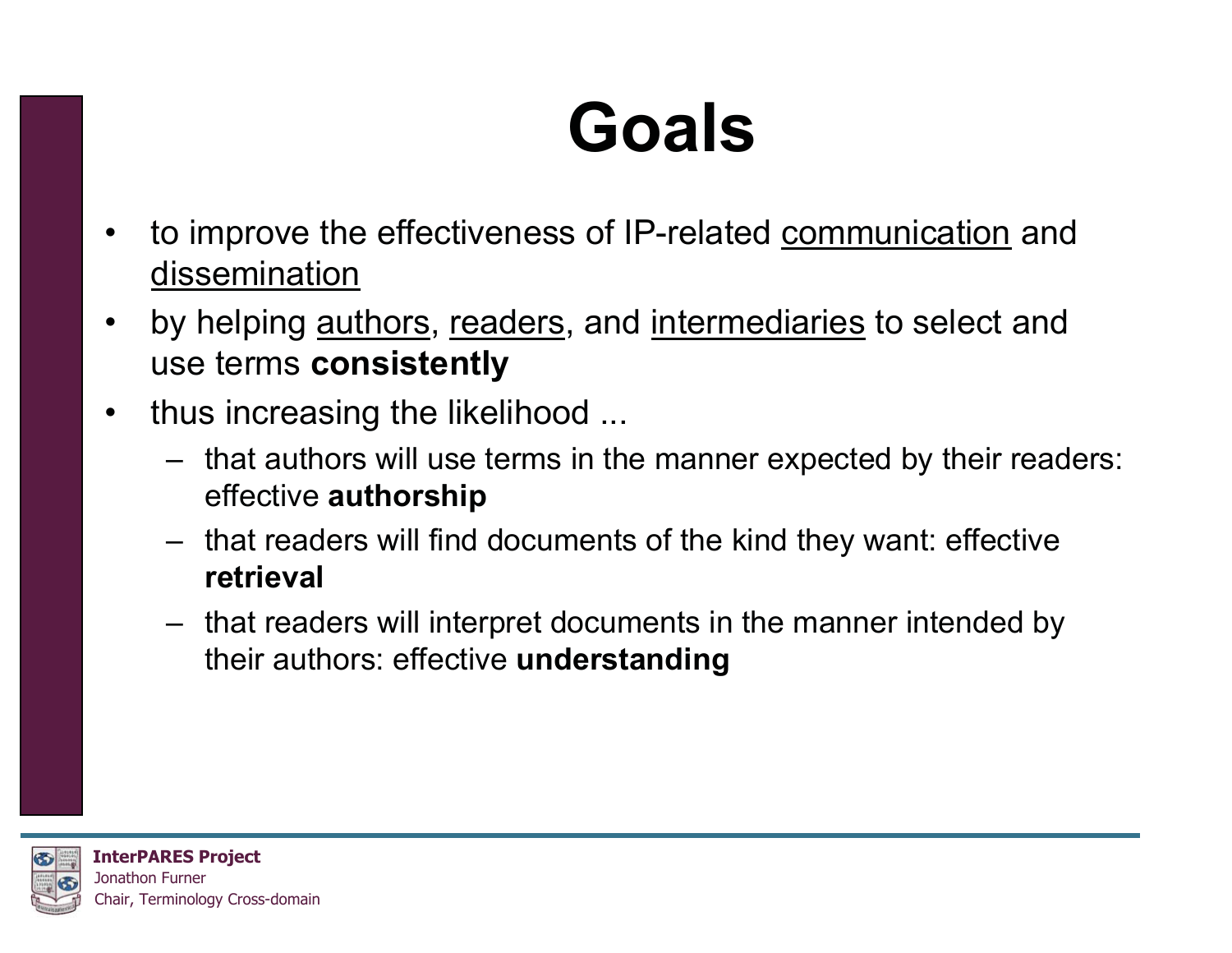## **Tasks**

- vocabulary control
	- definition of terms
		- submission of candidate terms: listed in **Register**
		- compilation of candidate definitions: listed in **Dictionary**
		- selection of IP-approved definitions: listed in **Glossary**
	- –identification of relationships among terms
		- represented in **Thesaurus**
		- collocating synonyms and disambiguating homonyms

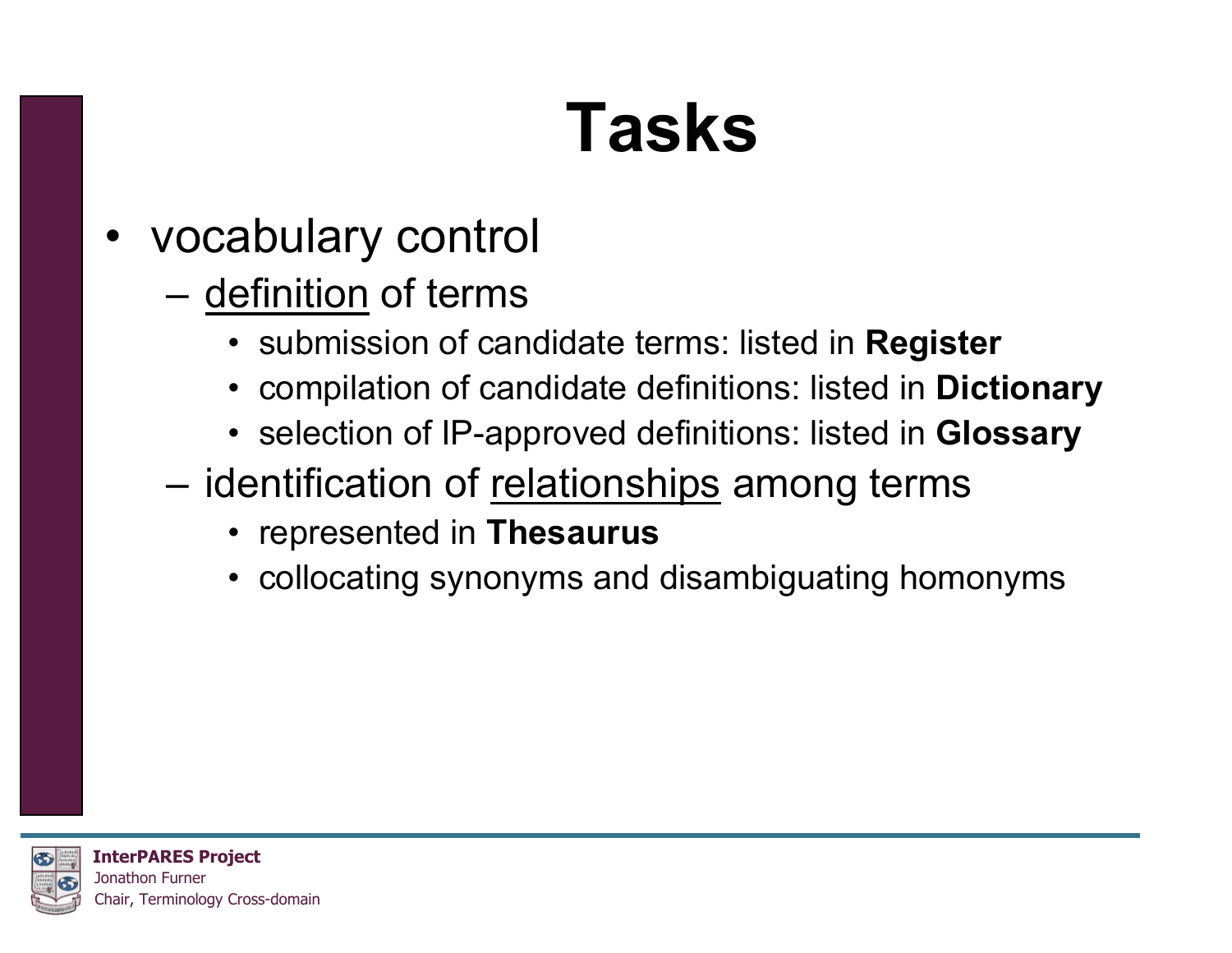# **Identification of term relationships**

- identification of basic <u>facets</u> (e.g., Agents, Actions, Objects, Events, Properties)
- •assignment of terms to facets
- • construction of intra-facet structures
	- –equivalence relationships (USE/UF)
	- – hierarchical relationships (BT/NT)
		- genus/species
		- whole/part [actually RT]
		- [class/instance]
	- –<u>associative</u> relationships (RT)
- selection of IP-preferred terms

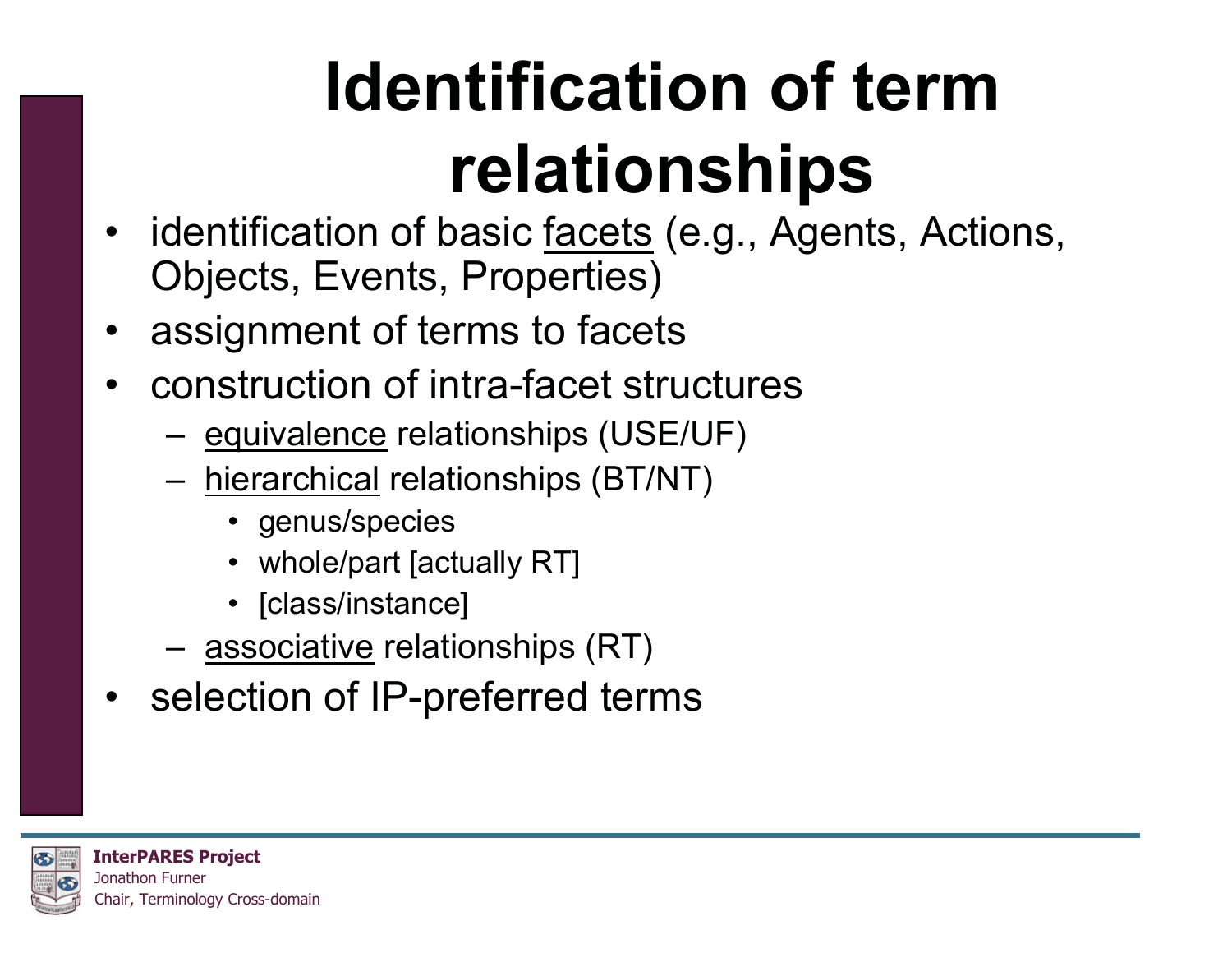# **Modeling :: Terminology**

- • Modeling group
	- – modeling of **activities**
		- hierarchical decomposition
		- identification of constraints, motivations, requirements, products (i.e., entities playing different roles)
	- – modeling of **entities**
		- identification of entity **types** [facets]: e.g., agents, events, objects ...
		- identification of **attributes**, **relationships**
- Terminology group
	- – vocabulary control
		- consistent, rigorous definition of all **terms** used to denote activities, entities, attributes, etc.

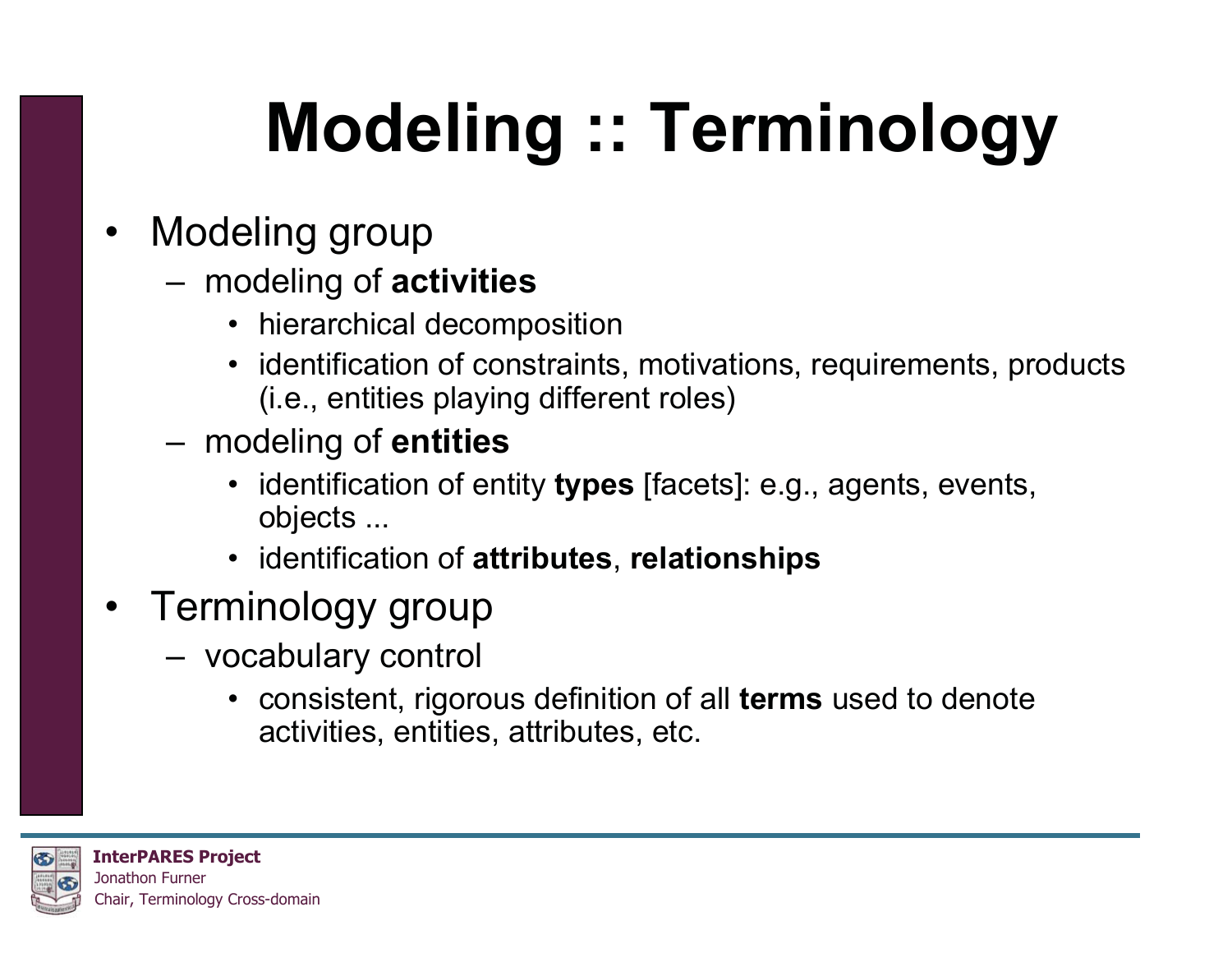## **Current facets**

- **objects** [inc. sets and parts of objects]
	- –e.g., "fonds"; "active record"
- **events** [i.e., activities, processes]
	- –e.g., "authentication"; "emulation"
- **agents**
	- –e.g., "juridical person"; "creator"
- **properties** [i.e., attributes, characteristics, of objects, events, agents]
	- –e.g., "authenticity"; "date of receipt"
- **actions [i.e., verbs]**
	- –e.g., "authenticate"; "certify"

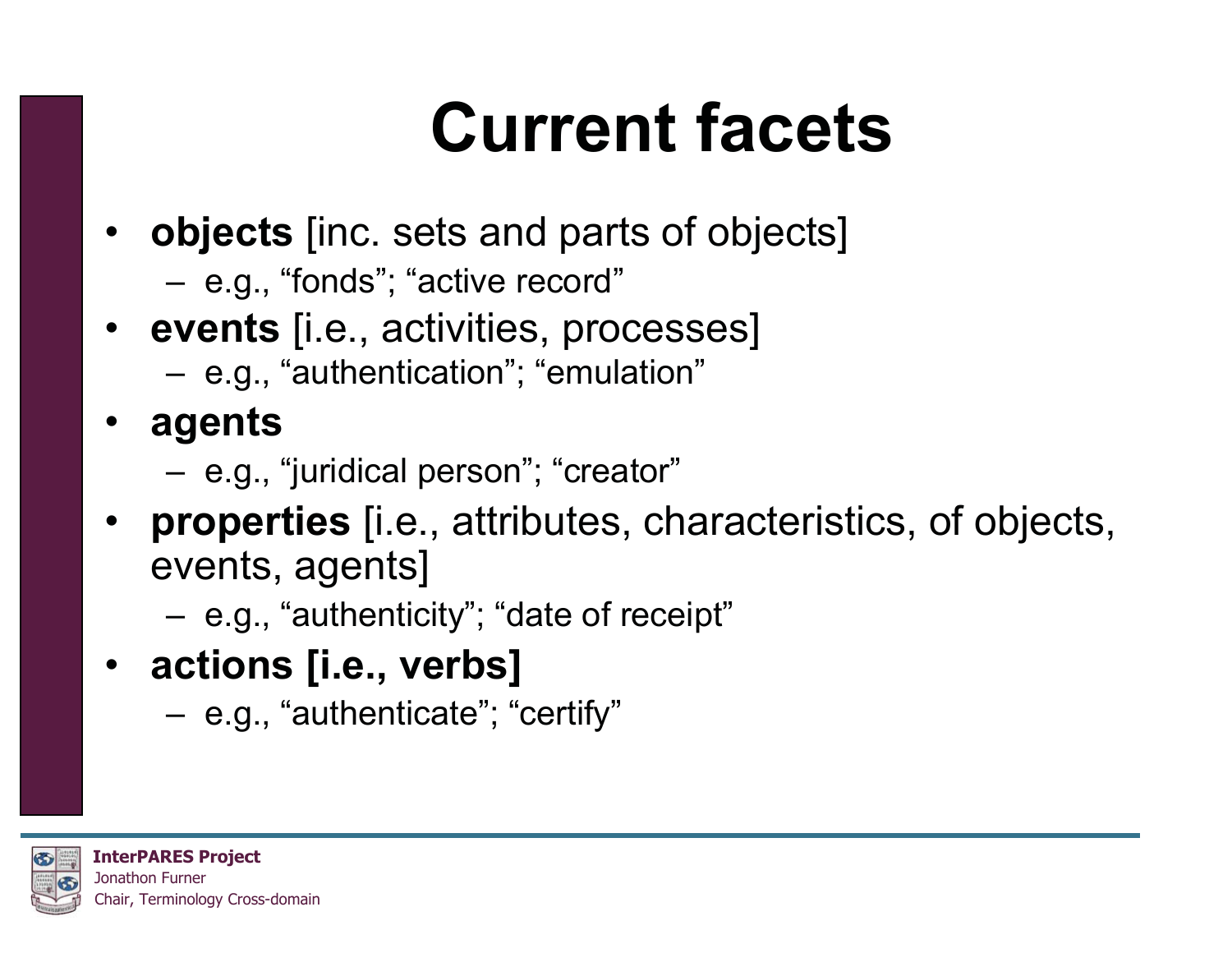### **TCS-8 example**



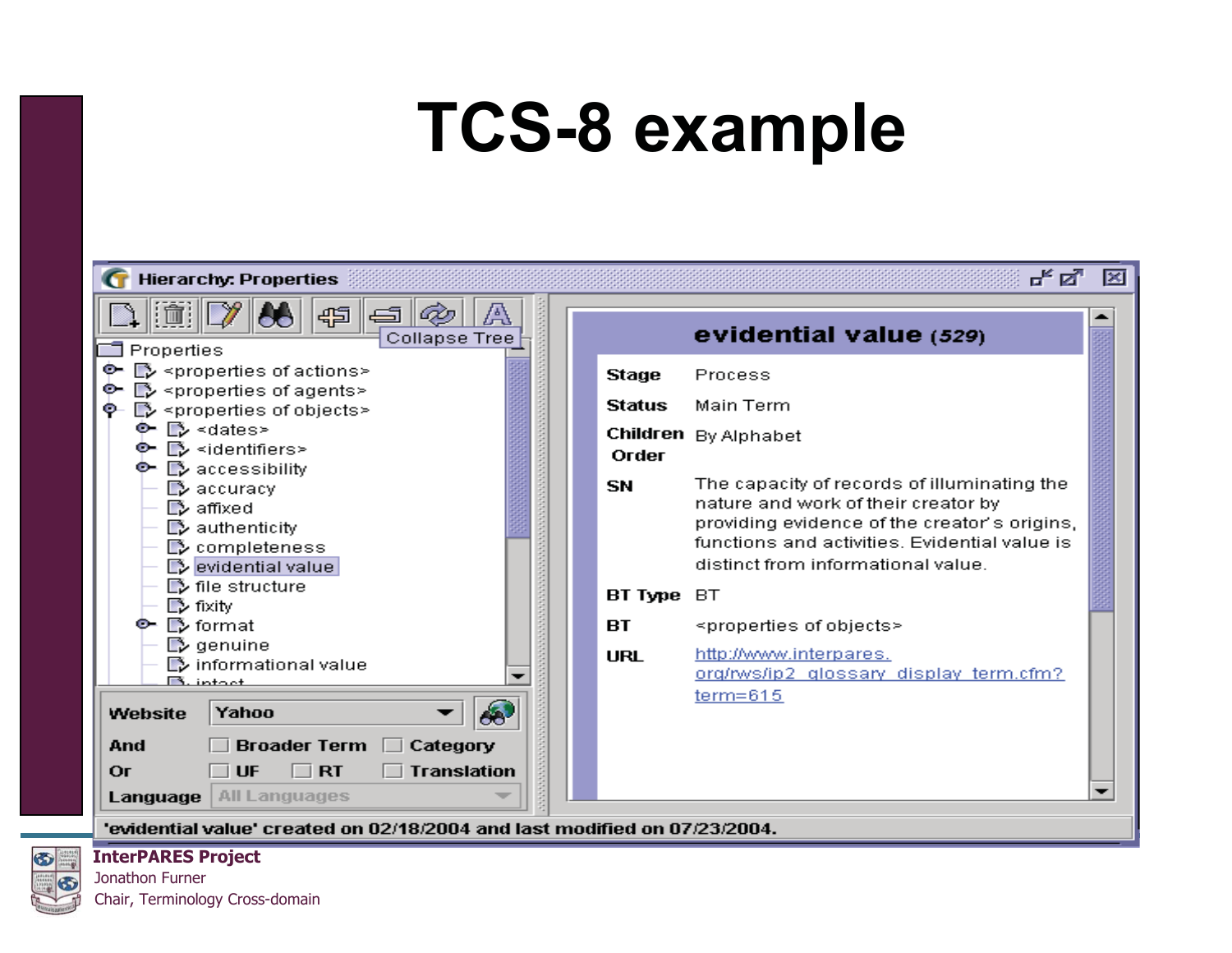# **General challenges**

- • potential **conflict** of purpose: is partly descriptive, partly prescriptive
	- founded on current usage ...
	- ... but specifying preferred future usage
- •**specificity** of (often multiple) senses of technical terms
- $\bullet$ **domain**-specific variation
- • **region**-specific variation
	- e.g., requirements for authenticity are not established by legislation, but by cultural tradition
	- thus, contextualization of project findings in national, multinational, international contexts is essential

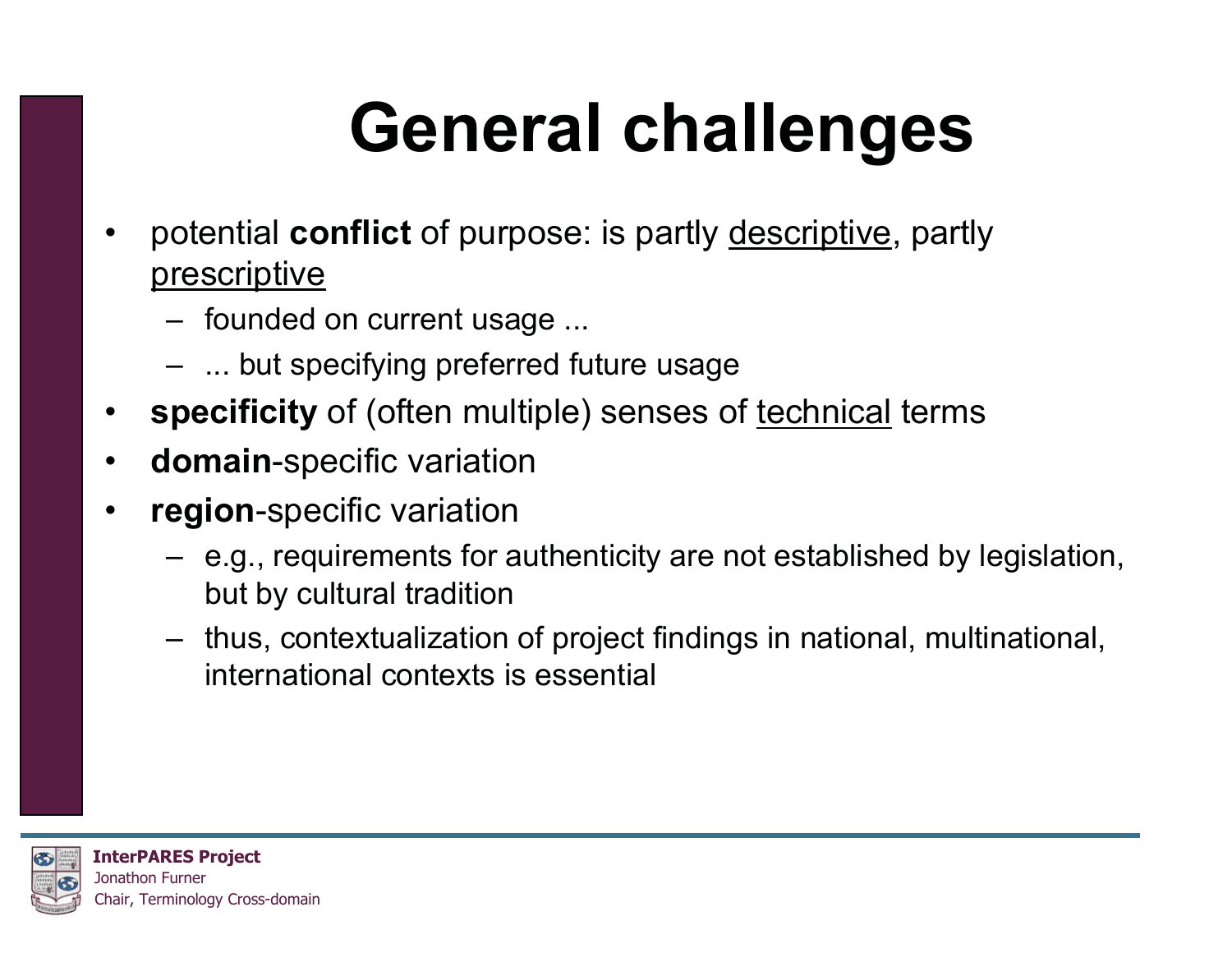# **General challenges, cont'd**

- • multiplicity of (sometimes contradictory) vocabulary-construction **standards**
	- *ISO 2788: Guidelines for the establishment and development of monolingual thesauri,* 2<sup>nd</sup> ed. Geneva: International Organization for Standardization, 1986.
	- *ANSI/NISO Z39.19: Guidelines for the construction, format and management of monolingual thesauri*. Bethesda, MD: National Information Standards Organization, 1993.
- •**facet** analysis

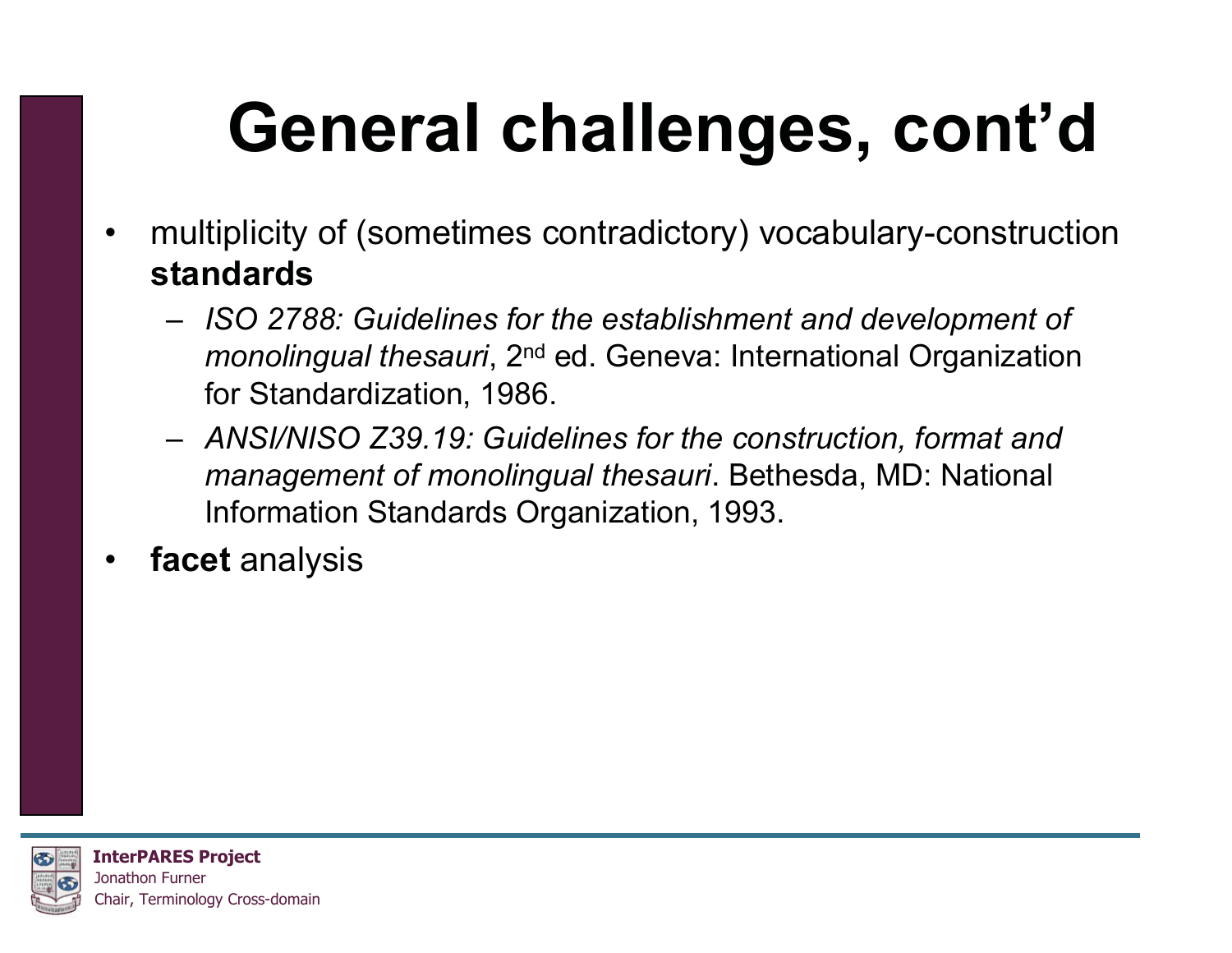# **Specific challenges**

- assignment of terms to facets
	- –is the current facet-set useful and/or appropriate?
- • categorization of terms within facets
	- – within each facet, what set of categories is useful and/or appropriate?
- • reconciliation of conflicting recommendations, in the various standards, as to form of terms
- reconciliation of conflicting recommendations, by IP stakeholders, as to definition of terms

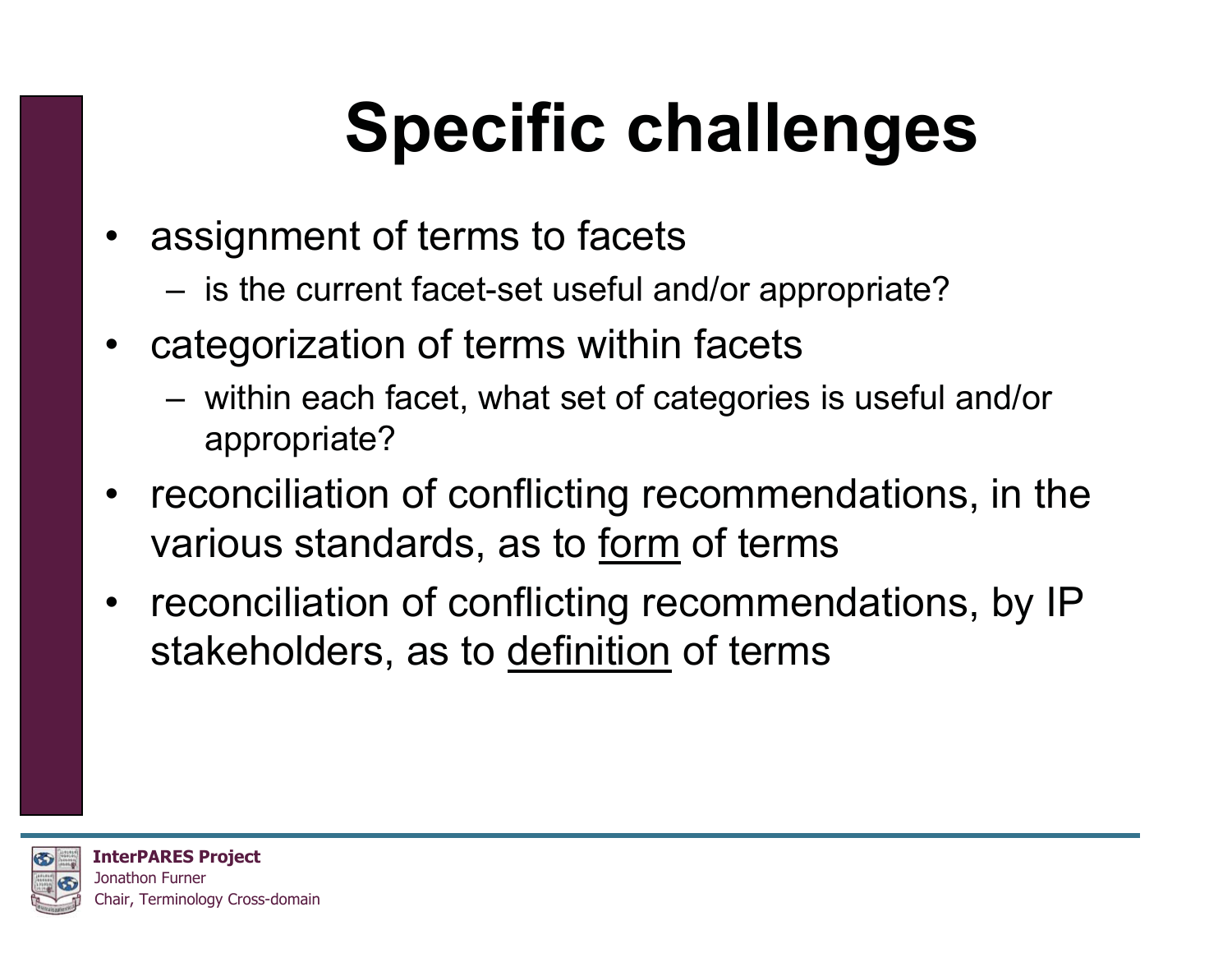## **Next steps**

#### • **evaluation**

- how are tools to be evaluated w.r.t.
	- complying with international standards?
	- meeting users' requirements?
- **public access**, allowing users
	- to check standard definitions of terms used in InterPARES documentation
	- to search for occurrences of terms in internal/external documents
	- –to identify terms for authors' future use

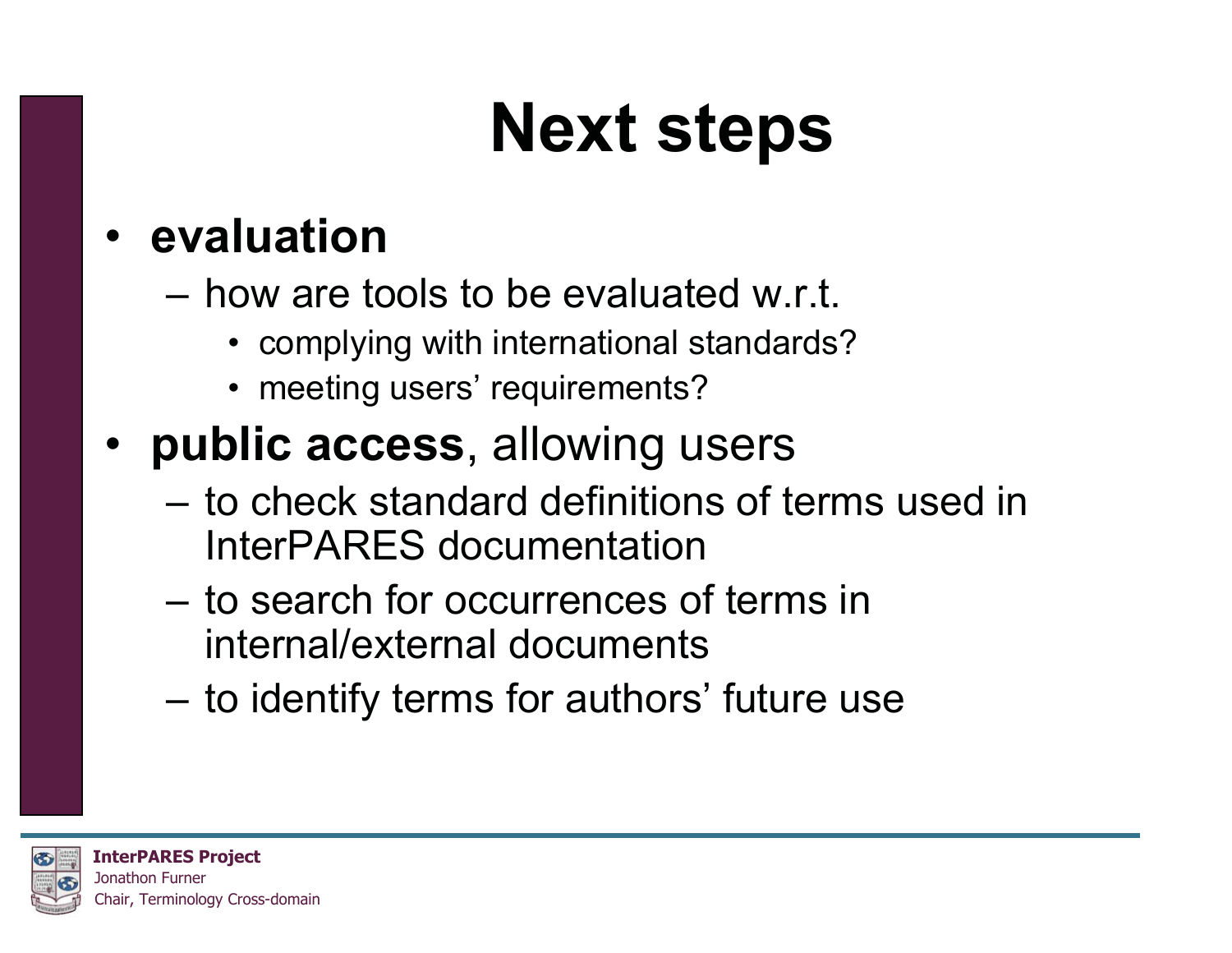# **Conclusion**

- the process of deciding what is worth remembering and what is not is **political** (cf. Cook, 1997)
- so is the process of prescribing ("standardizing") the meanings of terms –no lexicographer is neutral or impartial
- tests: consistency, simplicity, utility